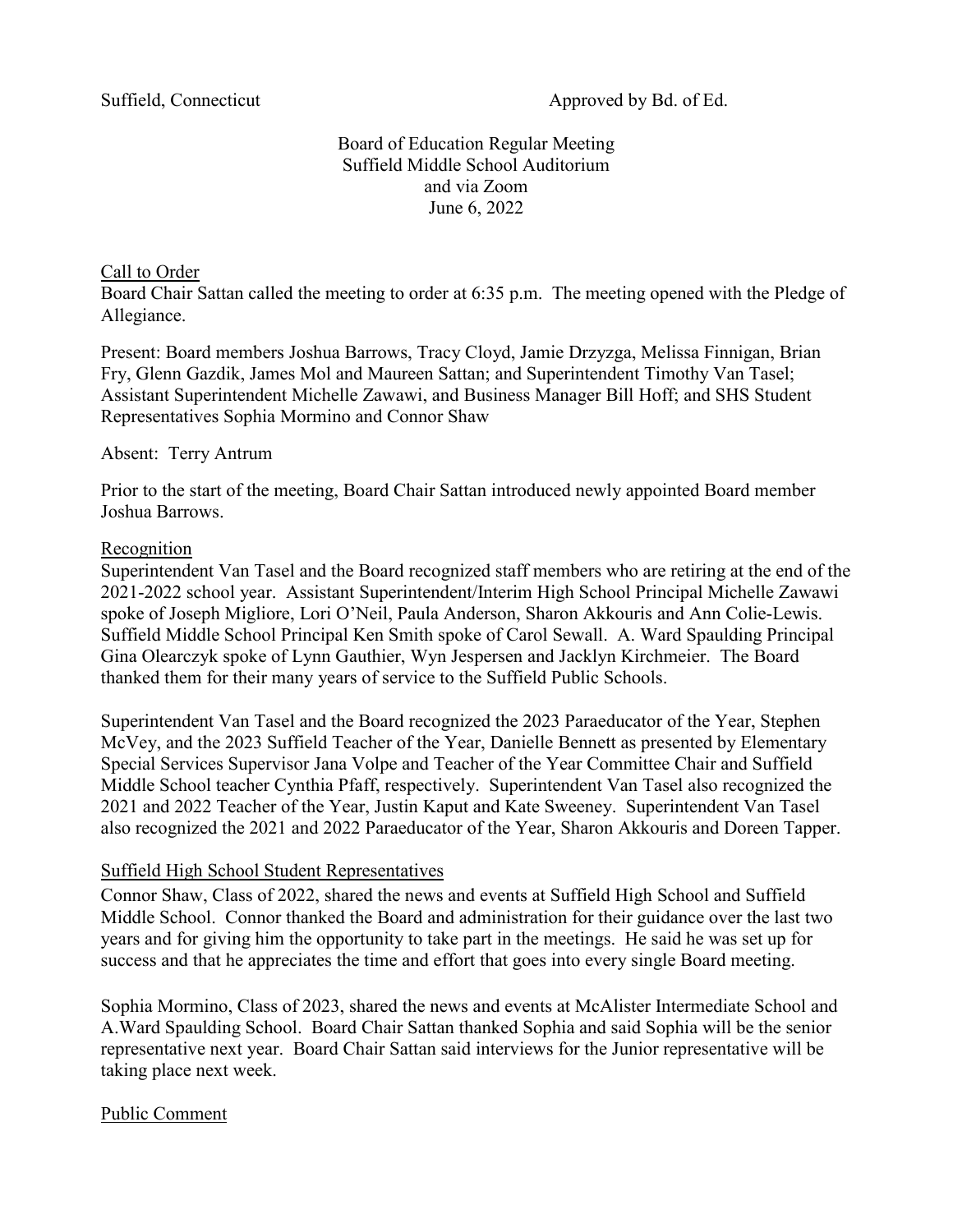Dave Shute, 1165 Halladay Avenue, said he is concerned about hearing that Suffield is a racist community. He said he does not know anyone who is racist. He thanked the Board for their hard work and said he supports the Board.

Sal Covino, no address given, is concerned about safety in our schools. He said we need to protect our children no matter the expense.

William Hill, 783 Mather St, said 13 of his children went through the Suffield school system. He said we can do better regarding racism.

Dr. Kristina Hallett, 1211 Newgate Rd, said she wanted to clarify that she is not saying the whole community is racist but that we can do better. She said safety is also important. She said there are members of the community who have been trying to share that some Suffield children of color do not feel safe. She said she wants to work collaboratively with the Board.

Abdilaziz Wehelie, 975 Thrall Ave, said no organization can solve a problem if it is never acknowledged. He said we can do better. He said the existing problems regarding race cannot be ignored.

### Board Member Comment

- Board member Gazdik thanked those who provided public comment and said he appreciated all aspects. He thanked the retiring staff and congratulated the Teacher and Paraeducator of the Year. He thanked the Student Representatives for the time and effort they have put in.
- Board member Drzyzga thanked the retirees for their years of service and congratulated the Paraeducator of the Year and the Teacher of the Year. Board member Drzyzga said Mrs. Bennett is truly an incredible educator. Board member Drzyzga thanked those who shared their thoughts and concerns and said we are hearing them and we are listening.
- Board member Cloyd thanked the student representatives, Connor Shaw and Sophia Mormino, and all students and teachers.
- Board member Finnigan thanked all who were recognized and said that the Teacher of the Year is an exceptional educator. She thanked the Student Representatives. Board member Finnigan said the Board is working hard on all things currently going on.
- Board member Fry welcomed Board member Joshua Barrows. He thanked Connor Shaw for the time and effort he put in for the Board. Board member Fry recognized that June is LGBTQ+ month and expressed his acceptance. He extended his thanks to the City of Springfield for offering free preschool to all. Board member Fry said previously the public had voiced concerns regarding our student handbooks and the need for improvements on language with regard to matters of racism. He said the word racism is not listed in our handbooks. Board member Fry said handbooks should be created to correlate with Board policies.
- Board member Mol thanked student representative Connor Shaw and all the retirees, Teacher of the Year and Paraeducator of the Year.
- Board Chair Sattan said budget and policy are the Board's purview. She supports looking at both areas to support the BOE goal to foster respect, civility and nondiscrimination. Board Chair Sattan does not support a rigidly prescriptive policy but said responsibly adding resources and examining founding policy language is a good place to start.

### Reports to the Board

Superintendent's Report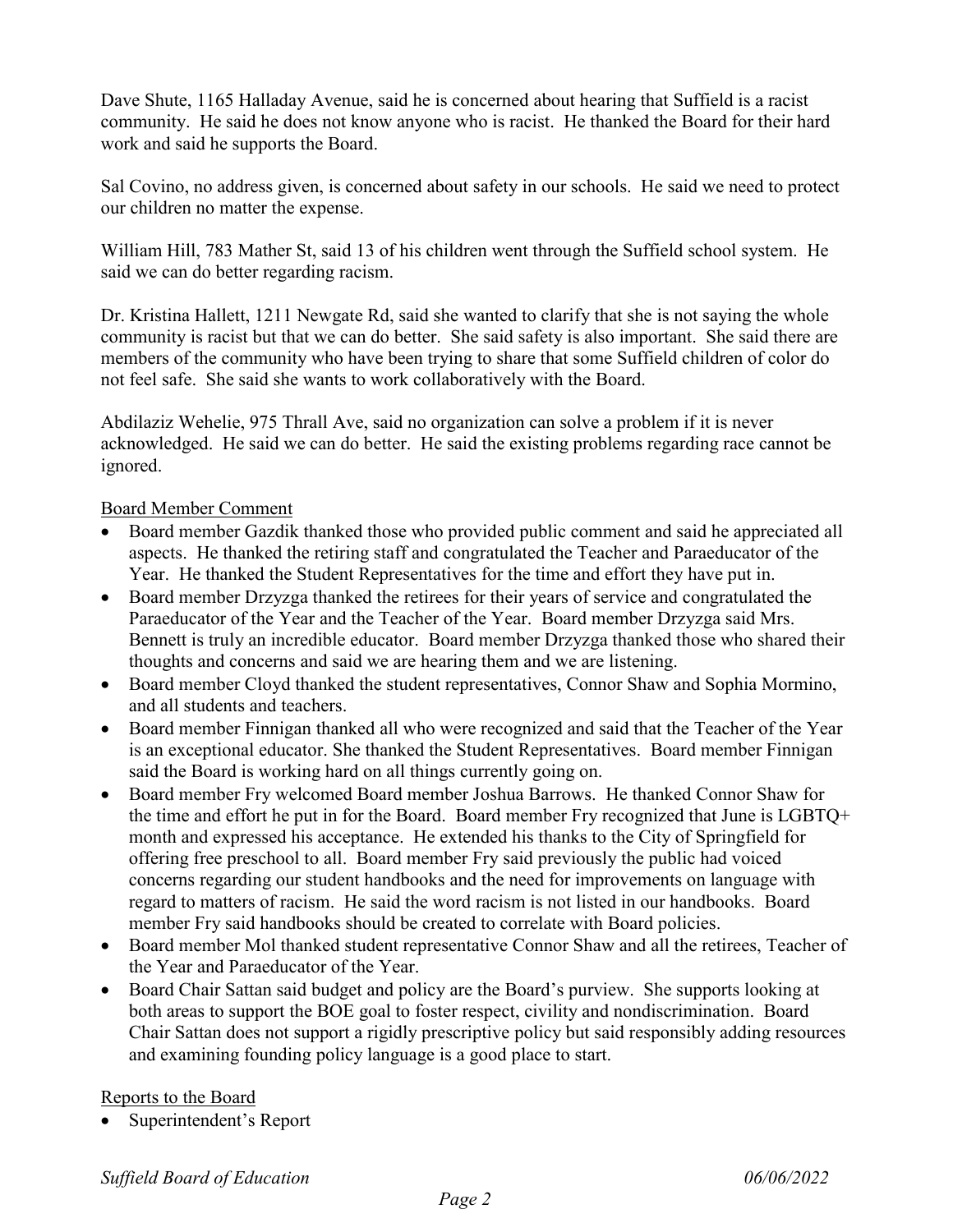- o Superintendent Van Tasel thanked Board member Fry for recognizing LGBTQ+ community. He thanked the retirees for their service and congratulated the Paraeducator and Teacher of the Year. He congratulated Suffield High School teacher Carl Casinghino and his students on the Audio-Visual Team for winning second place for a PSA. Superintendent Van Tasel also congratulated Matthew Sinofsky for taking second place with his PSA on texting while driving.
- o Superintendent Van Tasel said we can do better and there is more we can do regarding racism and discrimination. Families need to hear all that the district has done and what we plan to do moving forward.
- o Superintendent Van Tasel said there has been significant media coverage and dialogue regarding the district's response to racist and discriminatory remarks.
- Superintendent Van Tasel said racism in any form will not be tolerated.<br>○ Superintendent Van Tasel said student matters that have occurred have b
- Superintendent Van Tasel said student matters that have occurred have been responded to and resolved.
- o Superintendent Van Tasel said the teacher matter has been responded to and resolved.
- o Superintendent Van Tasel reviewed a three-year snapshot discussing what the district has done in regard to racism and discrimination:
	- $\blacksquare$  June 2020 family communication noting efforts the district was making to address diversity, equity and inclusion;
	- August  $2020$  our first DEI Council meeting represented by administrators, faculty, community, BOE and town leadership;
	- More than 11 meetings were held the last two years, students joined the DEI council;
	- 2020-2021 BOE created a goal to promote diversity, equity and inclusion;
	- Each school incorporated the BOE goal into their school advancement plan which aligns with our district's advancement plan;
	- Superintendent Van Tasel outlined the many professional development endeavors that have occurred over the last two years to support our faculty and staff in meeting the needs of our diverse population of students;
	- Superintendent Van Tasel outlined several improvements to our curriculum and programming as well as financial resources that the BOE expended on district programs and services that address a wide range of topics relevant to race, gender, disability and religious identity;
	- Seeking new and creative ways to incorporate voices of marginalized communities into our curricular and extracurricular opportunities;
	- Seeking recruitment of teachers of color in the Suffield Public Schools.
- o Superintendent Van Tasel said the following are areas of focus for the 2022-2023 school year:
	- Safety and Security planning
	- Redefining the DEI Council
	- **I** Investigations training
	- **Professional development on Trauma Informed Practices**
	- Supporting the BOE with policy recommendations
	- Facilitation of a SHS Student Support Group
- o Superintendent Van Tasel said the district will continue to communicate and collaborate with all families as we work to foster safe and welcoming schools for all.
- o Superintendent Van Tasel thanked everyone for listening and to please understand that he and the administration of Suffield Public Schools are listening.
- o Superintendent Van Tasel said the district does not condone and will not tolerate racism and discrimination in the Suffield Public Schools.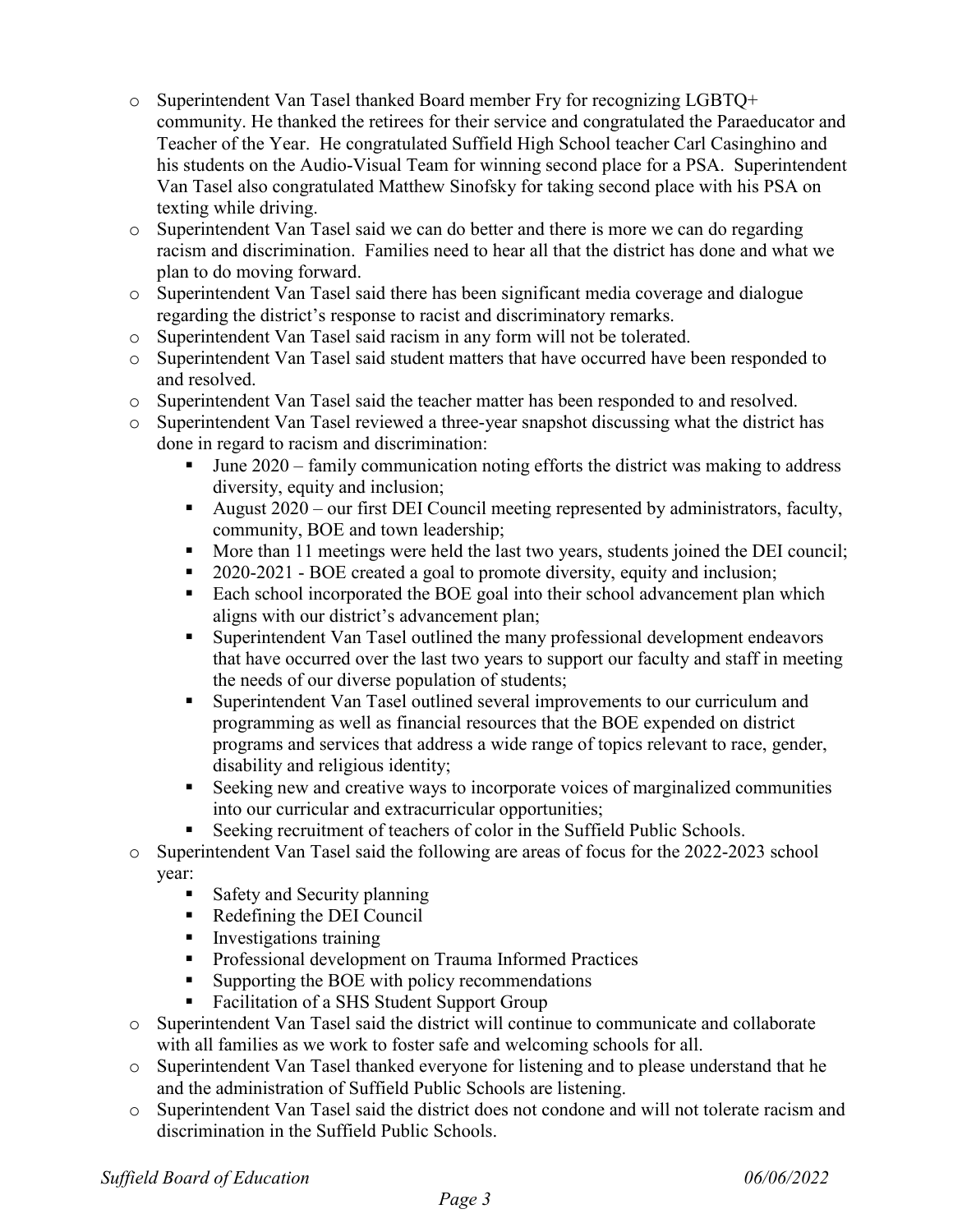- Board Chair's Report
	- o Board Chair Sattan thanked Board member Gazdik for chairing the May 2 BOE meeting.
	- o Board Chair Sattan said this is Connor Shaw's last BOE meeting and in gratitude presented him with a gift.
	- o Board Chair Sattan said Board member Joshua Barrows will be given orientation next week.
	- o Board Chair Sattan said the Policy Subcommittee will have a new Chair and new member with Scott Lingenfelter's resignation.
	- o Board Chair Sattan is communicating on behalf of the Board with the Suffield Race Relations Coalition to organize a small meeting with herself, Superintendent Van Tasel and representatives from the group. She said the intention to keep the meeting small on both sides is to allow for a productive two-way discourse.
	- o Board Chair Sattan thanked the Board for their tremendous amount of work this month between the regular meetings, special meetings, subcommittee meetings, vacancy interviews and two student discipline hearings.
- Business Manager's Report
	- o Business Manager Bill Hoff said bus transportation forms need to be completed by families.
	- o Business Manager Bill Hoff thanked Human Resource Specialist, Kathy Carney, for her work with COVID testing this year as well as her work on the Walking Challenge.
- Board of Selectmen's Report
	- o No report
- Board of Finance Liaison's Report
	- o No report

### Approval of Minutes

**MOTION #22-58:** James Mol moved, Tracy Cloyd seconded to approve the Board of Education meeting minutes of May 2, May 11, May 16, May 17 and May 31, 2022. Board member Fry asked for an edit to his Board member's comments in the May 2 minutes to give more detail. Board Chair Sattan edited the motion, without objection, to include those changes. All members voted in favor. Barrows abstained. The motion passed **7-0-1**.

### Consent Agenda

**MOTION #22-59:** Cloyd moved to approve the following on the consent agenda:

A. Suffield High School AgSci National FFA Convention Field Trip Request to Indianapolis, IN October 25-29, 2022

Fry seconded the motion. All members voted in favor of approving the consent agenda. The motion passed **8-0-0**.

**MOTION #22-60:** Finnigan moved to approve the following on the consent agenda: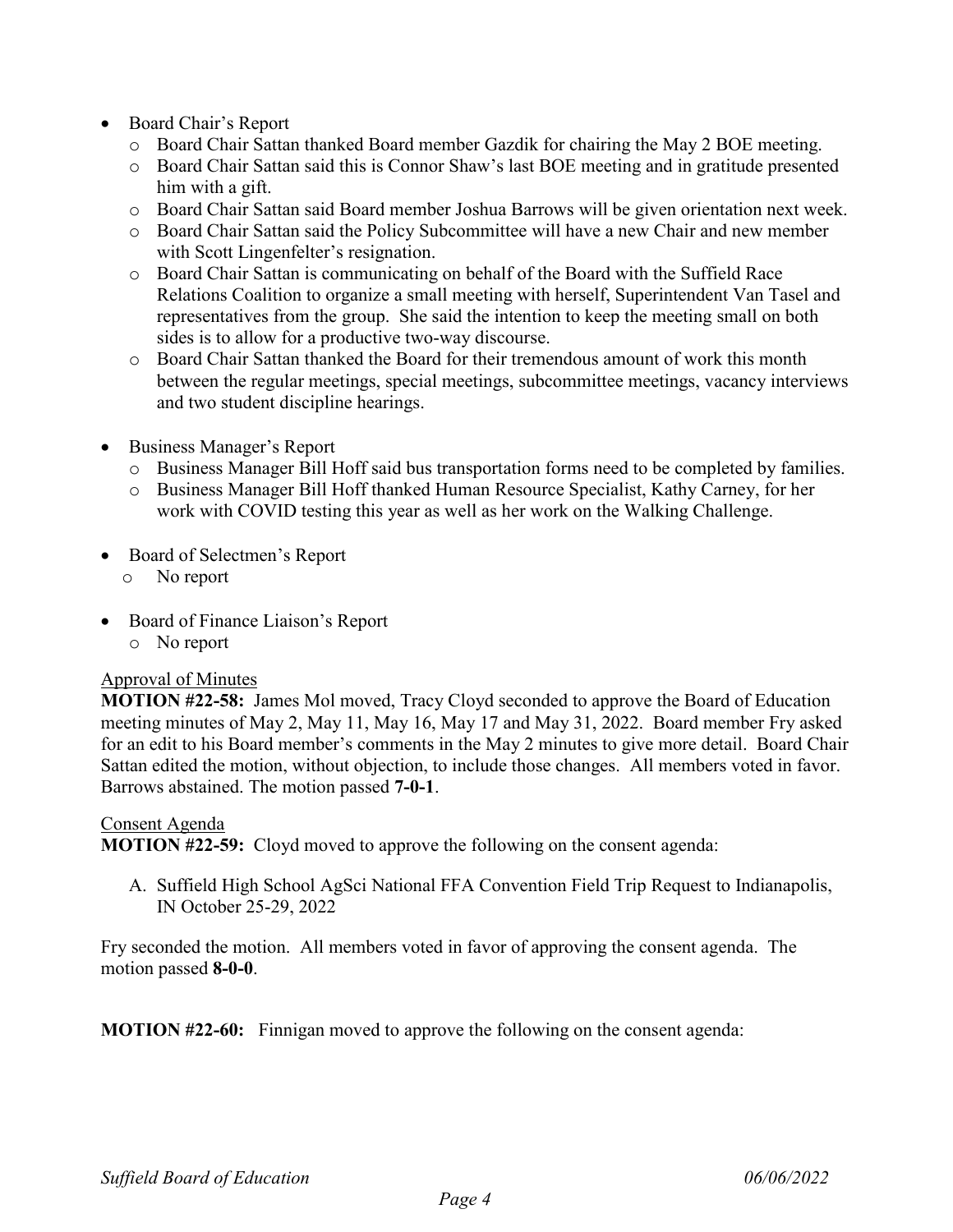B. Revisions of Policy #6141.322, 6141.321, 4118.51, 5131.111, 9325.1, 9352.1

Mol seconded the motion. Superintendent Van Tasel stated 6141.322 does not remove cell phones from students. The policy denotes that if a parent provides permission, or if the student is at least the age of 18, they will be permitted to have a cell phone. However, the cell phone can only be utilized before and after school or during a lunch wave. Phones must be silenced.

Board members discussed IEP/504s as it relates to student phone use. A Board member said the policy is to help students focus on learning. A Board member was concerned about setting precedent and creating more work for teachers and administrators. All members voted in favor of approving the consent agenda. The motion passed **8-0-0**.

### Discussion/Action Items

• Discussion and Possible Action on FY22 Budget Expenditures and Non-Lapsing Account Planning

Board Chair Sattan said these expenses require a motion and a vote and, due to discussions that occurred last month relative to these topics, requested separate motions.

Business Manager Bill Hoff reviewed the 2021-22 EOY possible purchases that included:

- 1) Elementary math (three-year license)
- 2) World Language books
- 3) Utility vehicle
- 4) NewsELA
- 5) SHS power washing
- 6) Interactive screens for K-5
- 7) SHS Courtyard platform
- 8) SHS disc and hammer fencing
- 9) AWS hallway flooring

Board members discussed the AWS hallway tile being replaced at a later date. Board members discussed the 2021-22 projected surplus, Open Choice funds and non-lapsing accounts. Board members discussed future funding options that may be available to replace the AWS hallway flooring. Board members agreed on all purchases, excluding the AWS hallway flooring. **MOTION #22-61**: Sattan moved, Gazdik seconded to approve priorities 1 through 8 for a cumulative cost of \$177,277. All members voted in favor. Barrows abstained. The motion passed **7-0-1**.

Superintendent Van Tasel reviewed the SERC (State Education Resource Center) contract in an effort to help support the district's efforts to create an inclusive and welcoming environment in Suffield Public Schools. Superintendent Van Tasel said SERC has offered to work with district school administrators, provide summer training, teacher training and student sessions. Superintendent Van Tasel said the State Department of Education has recommended SERC to oversee and audit the African American/Black and Puerto Rican/Latino course that will be offered at the high school. Superintendent Van Tasel said the previous contract was much more broad and the current contract has been pared down. Board members discussed the controls over the content of the professional development, the schools intended to be participating, and the content of the consultant's work with the district as a whole. Superintendent Van Tasel explained the district's review of RFPs and competitive quote processes. Board members discussed the merits of holding off on the consultant, with some expressing concerns. Superintendent Van Tasel and Business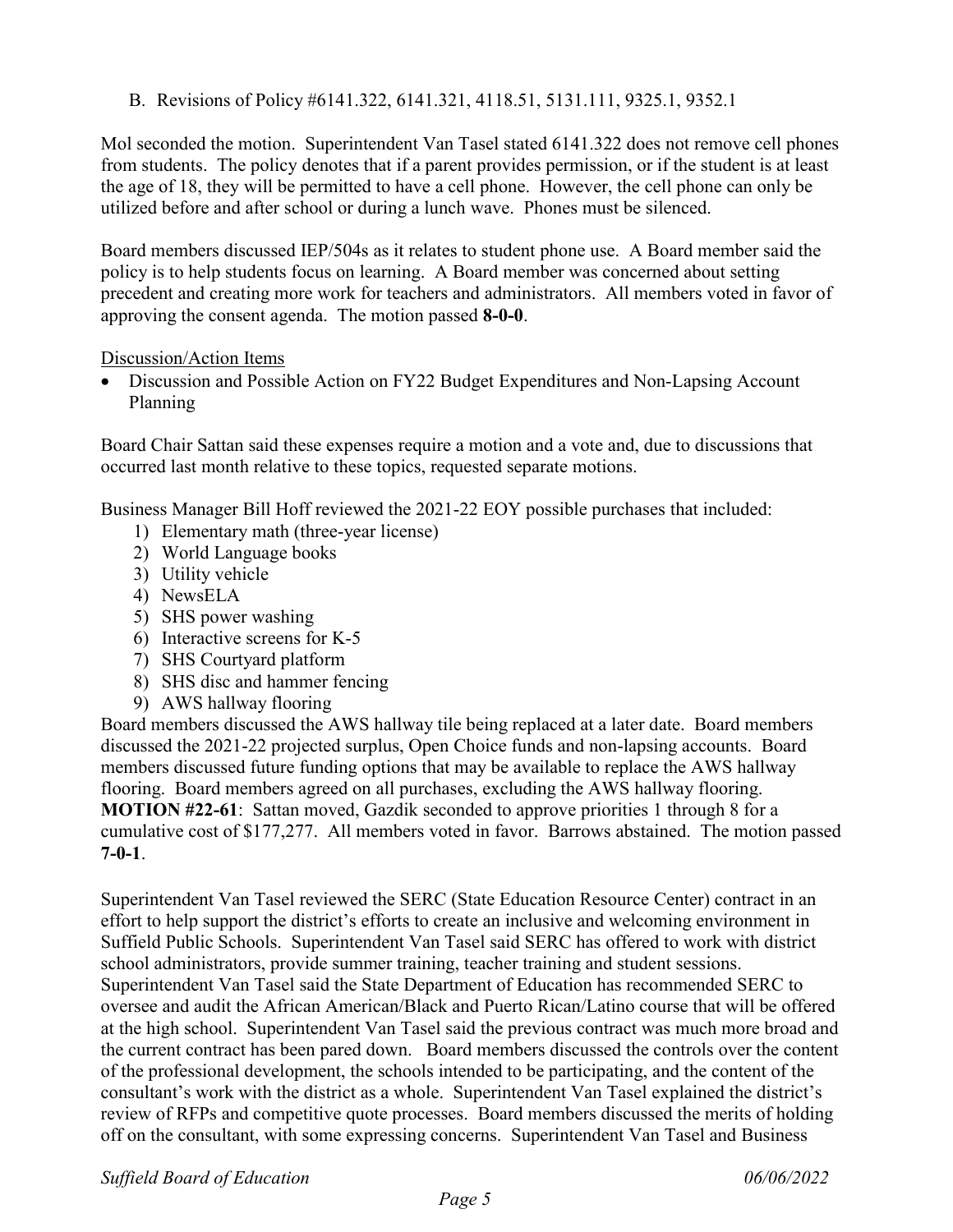Manager Bill Hoff explained the funds would come out of FY22 and that consultants are booking quickly and timing is important. Superintendent Van Tasel explained the booking of equity consultants is happening across the state and firms are busy.

**MOTION #22-62:** Finnigan moved, Mol seconded to approve \$30,000 from the FY22 budget for the purpose of hiring a consultant to support the district's efforts to create safe and welcoming environments in our schools. Drzyzga, Finnigan, Gazdik, Fry and Mol voted in favor. Cloyd and Sattan voted against. The motion passed **5-2-0.** 

# *Finnigan left at 8:32; Finnigan returned at 8:35 Barrows left at 8:35*

• April Financial Report

Business Manager Bill Hoff reported on the projected surplus for the year, state and federal grants, food service and possible end of year purchases.

# *8:48 Cloyd left, returned at 8:51 8:48 Zawawi left, returned at 8:57*

• ESSER Fund Update

Business Manager Bill Hoff reviewed the ESSER II Grant, ARP ESSER Grant and ARP SPED Grant. Overall, \$570,000 is left to allocate.

• Preschool Tuition Update

Superintendent Van Tasel said the district continues to make improvements to the preschool program. Business Manager Hoff discussed the history of preschool tuition.

**MOTION #22-63**: Mol moved, Cloyd seconded to approve the \$100 increase in Preschool tuition for the 2022-2023 school year making the cost \$1,700 annually as presented by Business Manager Bill Hoff. Board members discussed providing preschool at no charge. Cloyd, Drzyzga, Finnigan, Gazdik, Mol and Sattan voted in favor. Fry voted against. The motion passed **6-1-0.** 

### Subcommittee Reports

- May 16 Curriculum and Instruction Board member Drzyzga said an update on Digital Citizenship was discussed and that a Social Media Open Forum was held at Kent Memorial Library. A new history course is required at the high school level beginning next year. The EL Program has a total of 66 students enrolled and receive services from a total of three reading specialists and four academic support staff at all four schools. The World Language Program is currently being reviewed.
- May 26 Finance and Facilities Board member Finnigan said EOY surplus and EOY planning were discussed. Grant for HVAC is coming up that will be reviewed. Repurposing SHS Hall Monitor positions was discussed and was presented at the May 31 meeting. Construction has begun on the AgSci Food Room. Food Consumer Science Room and Large Animal Facility are also being reviewed. RFP for food service is being extended for a year.

### Board Liaison Reports

• CREC – Board member Sattan said CREC is looking into creating an Open Choice Subcommittee group to examine such topics as funding, lottery placement, transportation and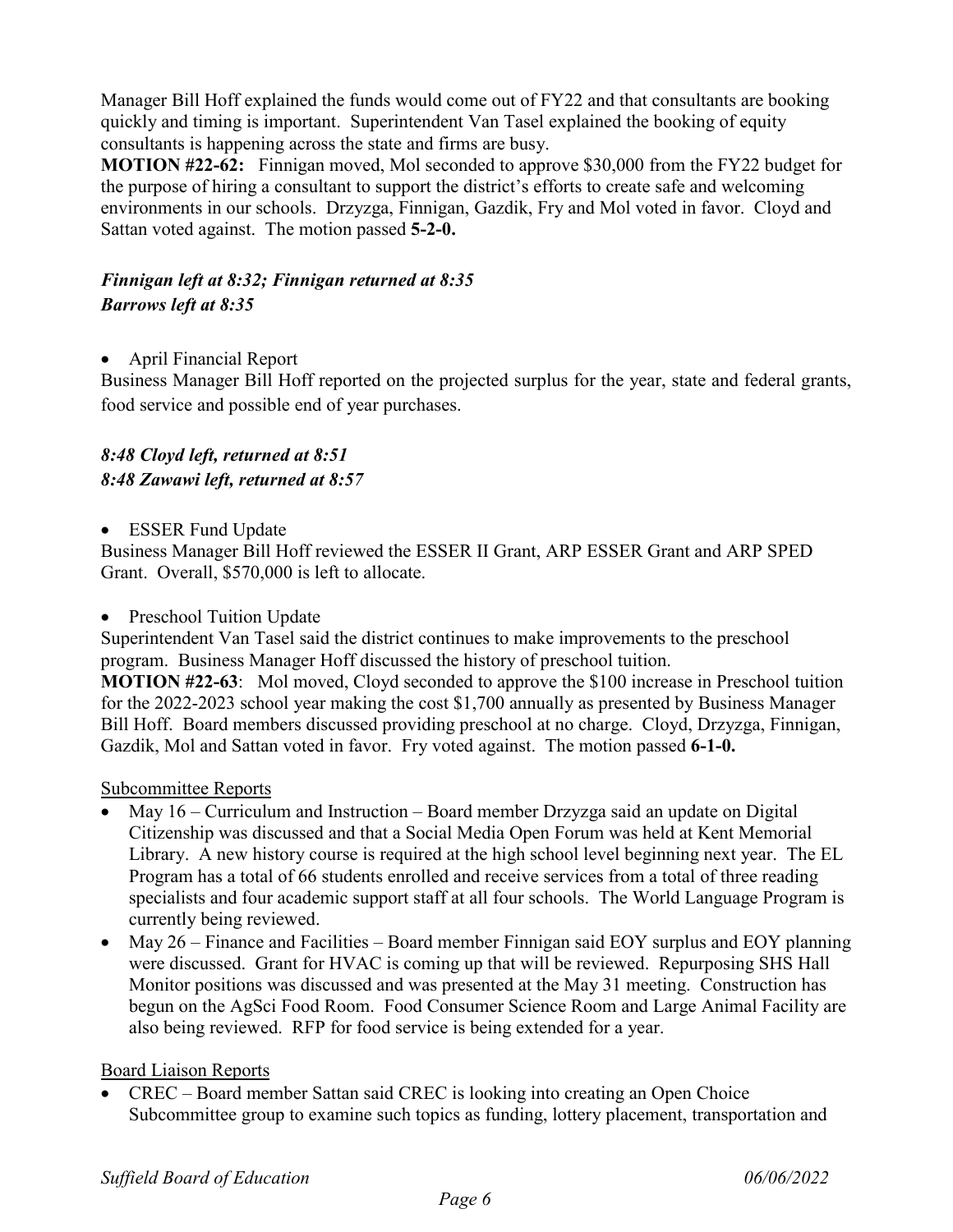academic and behavioral outcomes. Any interested Board members should see Board Chair Sattan.

- Agriscience no report
- CABE Board member Finnigan said she attended the Legislative Update and was pleased that district is already doing a lot of the things discussed, particularly in regards to social/emotional learning topics. There will be a new process for determining Excess Cost Sharing. Diversity in the workforce and teacher retention was discussed. For the 2024 school year another course elective to be offered will be on Asian Pacific Islanders. Rules for hybrid meetings were also discussed. Current technical pathways were discussed and how professionals in the tech world could be provided permits to teach such topics.

### Future Business

- Special Education (RTS/C&I, TBS)
	- o Transition Program
	- o 504 Profile
- Nursing Review (HLD)

# Key: RTS (Referred to Subcommittee), SNT (Scheduled Near-Term), TBS (To Be Scheduled), HLD (On Hold)

### Public Comment

Sonia Hill, 783 Mather Street, said she graduated from Suffield High School in 2004 and that she is part of the Suffield Race Relations Coalition. She said she chose her work as a teacher and understands policy. She asked that the Board and district be more courageous, more brave and that there is a request for a meeting. She said her whole life she has most often been the only black girl in a room and simply asks people to learn more about her. She requested to please invite everyone to the table.

Lesley Aryee, 190 East St S, thanked Brian Fry and Sonia Hill. She thanked Superintendent Van Tasel for his work over the last three years, but nothing has changed and no policy is in place. She said children do not feel safe and that the Board and district need to have the courage to have the difficult discussions. She said she demands the school system to stand behind her children.

Dr. Cassandre Victor Vega, 2 Melrose Lane, said as a black female and black physician, racism does exist and we need action and accountability. Dr. Victor Vega thanked Superintendent Van Tasel for the efforts and for all he has done but it is not working. She is asking to do things differently, to see action. She said it is hard to be a black and brown student in Suffield and this is about the children.

Abdilaziz Wehelie, 975 Thrall Ave, said he appreciated the preschool information shared this evening and the information on hiring diverse staff. He said policy, accountability and incident reporting need to be reviewed and that we can learn from other schools. He said the Board and district are being selective on what is shared with the community.

Amy Morales, 888 North Grand St, requested that her written correspondence be read by the Board Chair. Amy Morales wrote that as a parent of an incoming kindergarten student, it was upsetting to